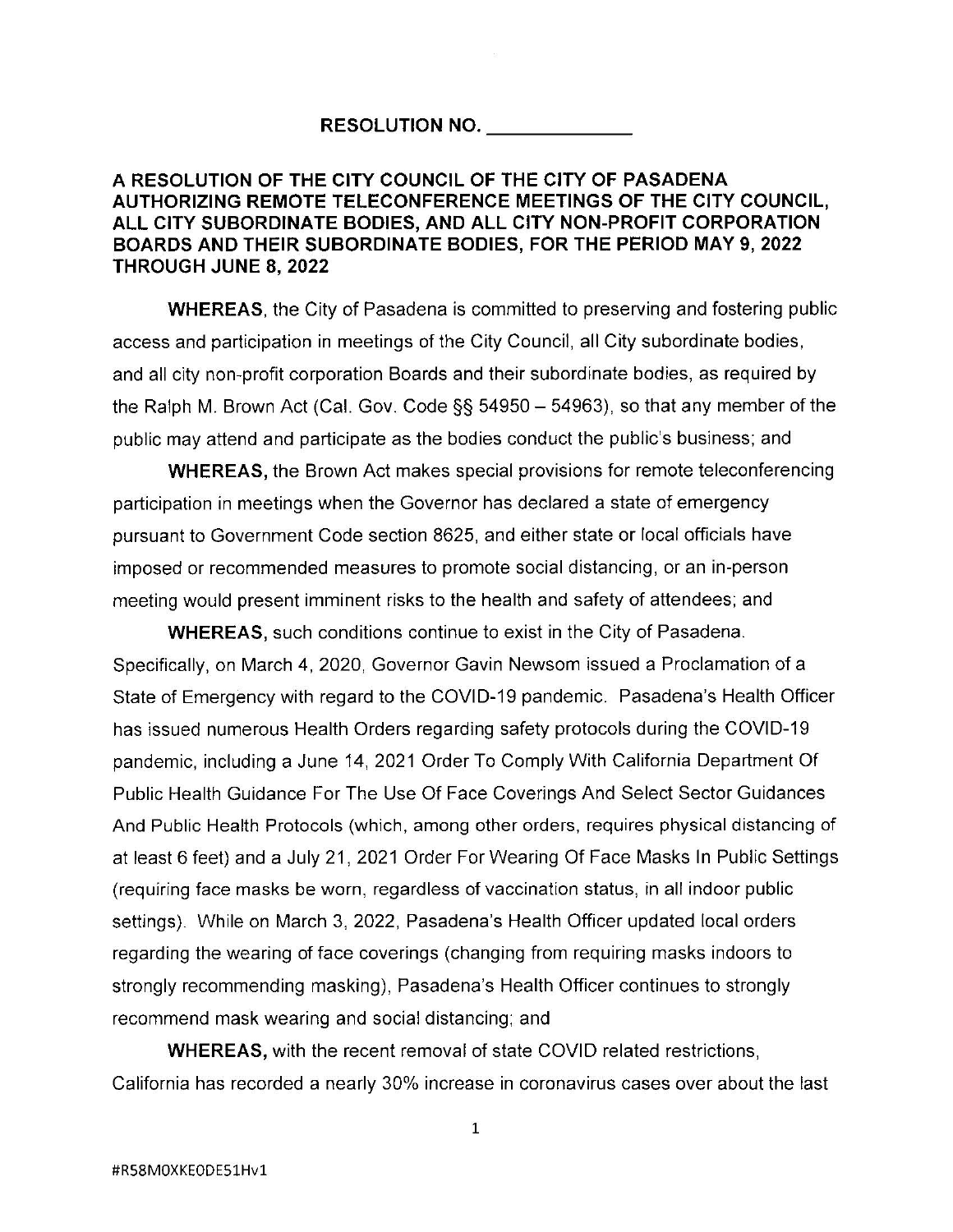week, its highest case rate since early March of 2022. Coronavirus-positive hospitalizations have also risen about 7% in the last week, and while those are among the lowest levels of the pandemic, the state's COVID Assessment Tool currently suggests hospitalizations will go up by an additional 65% by Memorial Day, and forecasts also show that the number of COVID-19 patients needing intensive care may double by then as well. Apparently Los Angeles County is prepared to reinstitute a universal mask order in indoor public setting should conditions worsen so much that the CDC designates Los Angeles County as having a high COVID-19 Community Level of transmission; and

**WHEREAS,** by Resolution No. 9868, on October 4, 2021, by Resolution No. 9871 on November 1, 2021, by Resolution No. 9878 on November 29, 2021, by Resolution No. 9884 on December 13, 2021, by Resolution No. 9885 on January 10, 2022, by Resolution No. 9891 on February 7, 2022, by Resolution No. 9894 on February 28, 2022, by Resolution No. 9902 on March 21, 2022, and by Resolution No. 9905 on April 11, 2022, the City Council found that the then-existing situation with regard to COVID-19, was causing, and would continue to cause, risks to the safety of persons within the City and directed that the City Council, all City subordinate bodies, and all city non-profit corporation Boards and their subordinate bodies shall conduct their meetings with remote participation in the manner authorized by Government Code § 54953(e), and such legislative bodies shall comply with the requirements to provide the public with access to the meetings as prescribed in Government Code § 54953(e)(2); and

**WHEREAS,** as required by Government Code§ 54953(e)(3), the City Council now finds that it has reconsidered the circumstances of the state of emergency, the state of emergency continues to directly impact the ability of the City Council, all City subordinate bodies, and all city non-profit corporation Boards and their subordinate bodies to meet safely in person, and state and local orders regarding the promotion of social distancing and mask wearing remain in effect.

**NOW, THEREFORE, BE IT RESOLVED** by the City Council of the City of Pasadena as follows:

Section 1. Recitals. The Recitals set forth above are true and correct and are